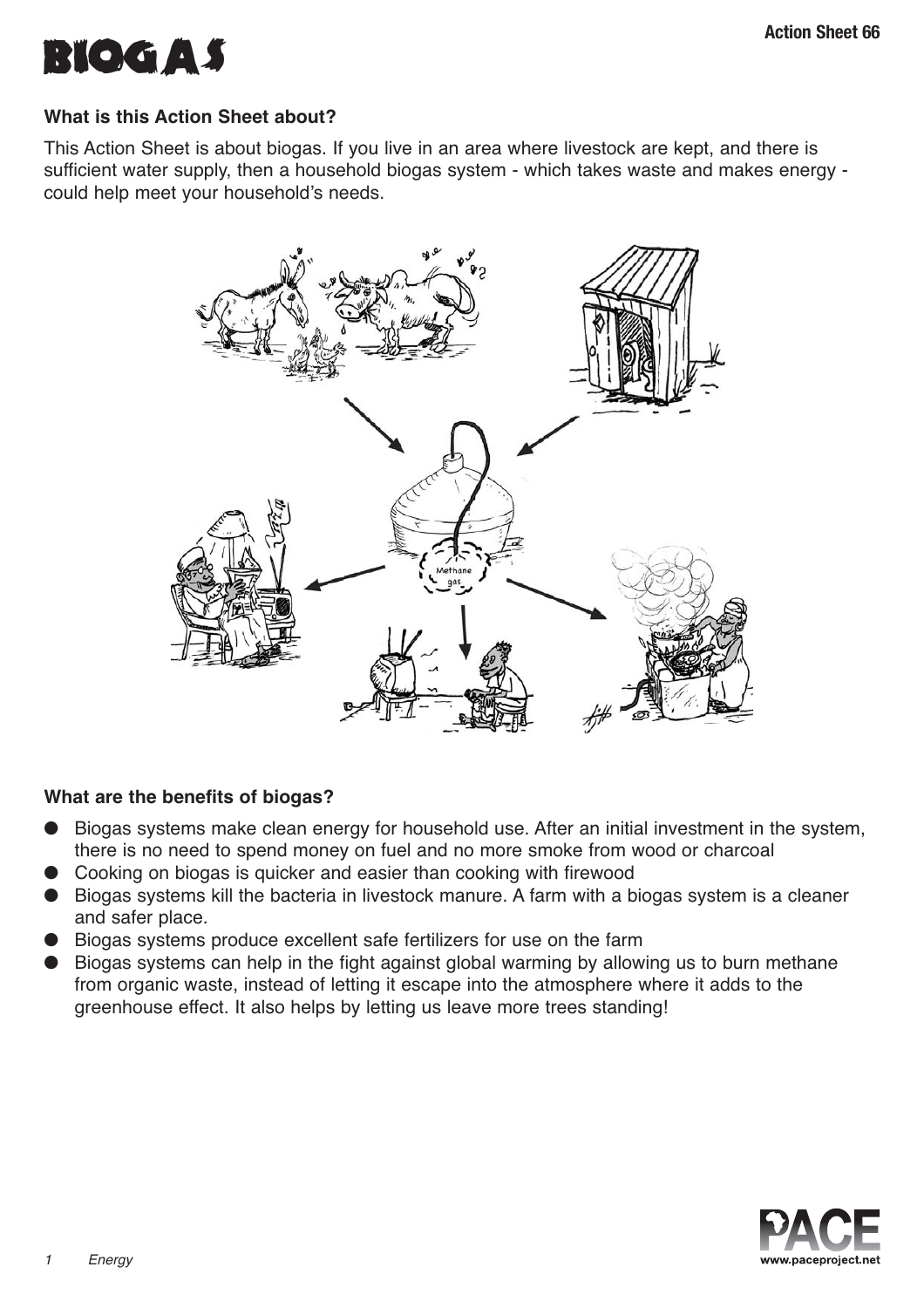# **What is biogas and what is it used for?**

Biogas is a mixture of methane and carbon dioxide, produced by the breakdown of organic waste by bacteria without oxygen (anaerobic digestion). If you've ever seen bubbles rising from a swampy marshy area, that's naturally produced methane. Like the gas in liquid petroleum gas canisters, methane can be burnt for cooking or lighting the house. It can also be used to power combustion engines to drive a motor or generate electricity.



Mrs Agnes Saidi Shabani cooking on biogas produced on the farm in Tanzania (Image: PACE)



A biogas light on the Mr Katakwa's farm, Tanzania (Image: PACE)

What biogas can do:



1m<sup>3</sup> of biogas can give as much light as a 60-100 Watt bulb for 6 hours  $1m<sup>3</sup>$  of biogas can cook 3 meals for a family of  $5 - 6$ 1m<sup>3</sup> of biogas can replace 0.7 kg of petrol  $1m<sup>3</sup>$  of biogas can generate 1.25 kilowatt hours of electricity



## **How do you make biogas?**

Biogas is made by fermenting organic waste in a **biogas digester.** The size of a digester can vary from a small household system to a large commercial plant of several thousand cubic metres. Farmers like Mr Anthony Paulo Katakwa in Tanzania use cow dung to feed their biogas digesters.

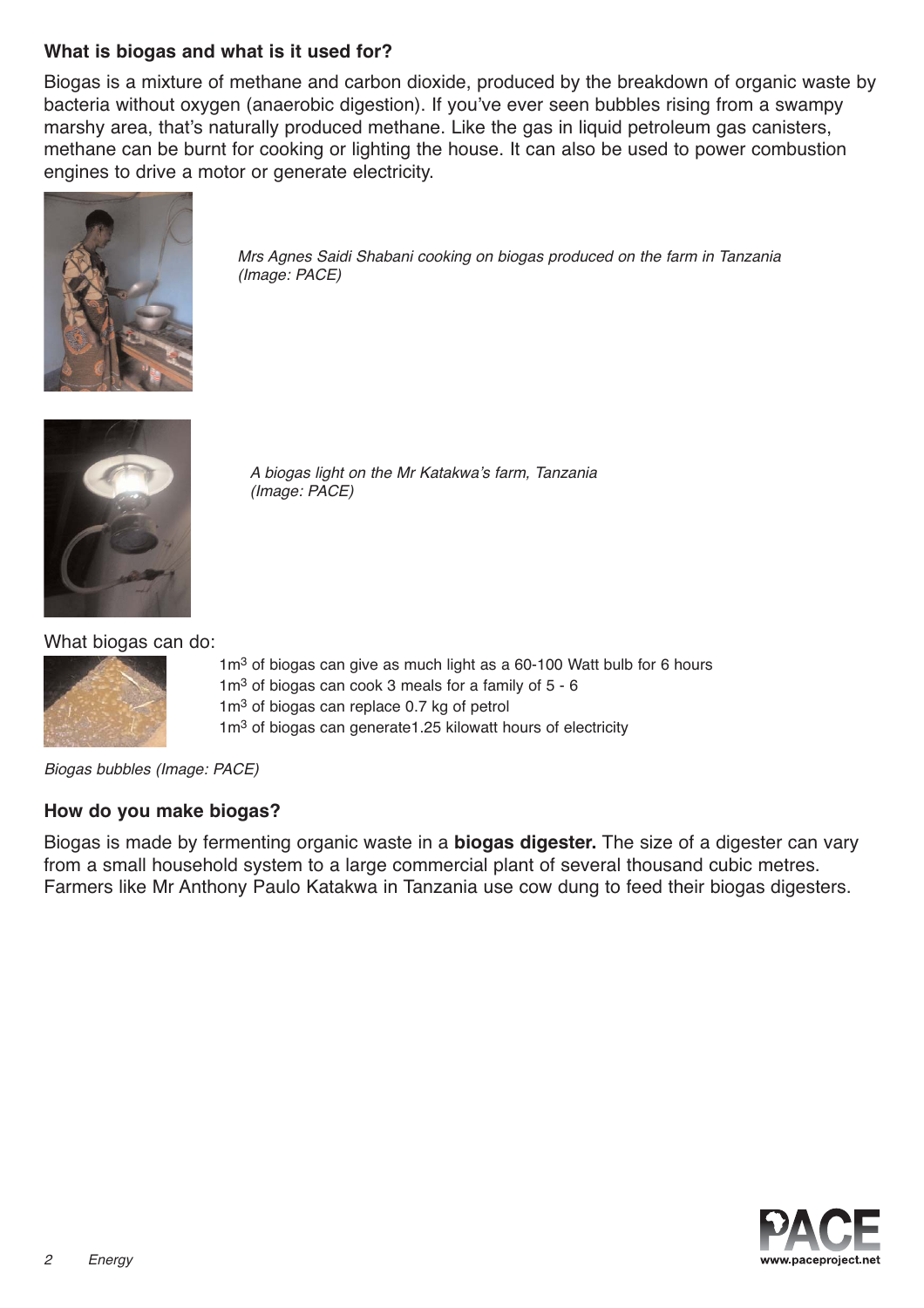

Mr Anthony Paulo Katakwa collecting dung… ….to feed his biogas digester







He adds water ... **He adds** water  $\ldots$  and gives it a stir (Images: PACE)

Two simple biogas digester designs have been developed; the Chinese fixed dome digester and the Indian floating cover biogas digester (shown in Figures 1& 2). The digestion process is the same in both digesters but the gas collection method is different in each. In the floating cover type, the water sealed cover of the digester rises as gas is produced and acts as a storage chamber, whereas the fixed dome type has a lower gas storage capacity and requires good sealing if gas leakage is to be prevented. Both have been designed for use with animal waste or dung.

The waste is fed into the digester via the inlet pipe and undergoes digestion in the digestion chamber. The temperature of the process is quite important because methane-producing bacteria do their work best at temperatures between  $30 - 40^{\circ}$ C or  $50 - 60^{\circ}$ C. It takes from 2 to 8 weeks to digest a load of waste, depending on the temperature. The left-over slurry is removed at the outlet for use as a fertilizer.

If you are looking into building a biogas system you will need to decide on the size of the digester. This will depend on how much biogas you need to meet your daily cooking (and lighting) requirements, the availability and amount of livestock manure and water (water, number of cows, goats or other livestock), and the materials available on site (bricks, etc) for construction of the digester.

A regular supply of water is essential for operation of biogas plants. Rainwater harvesting could help with this (see Action Sheets 13–15).

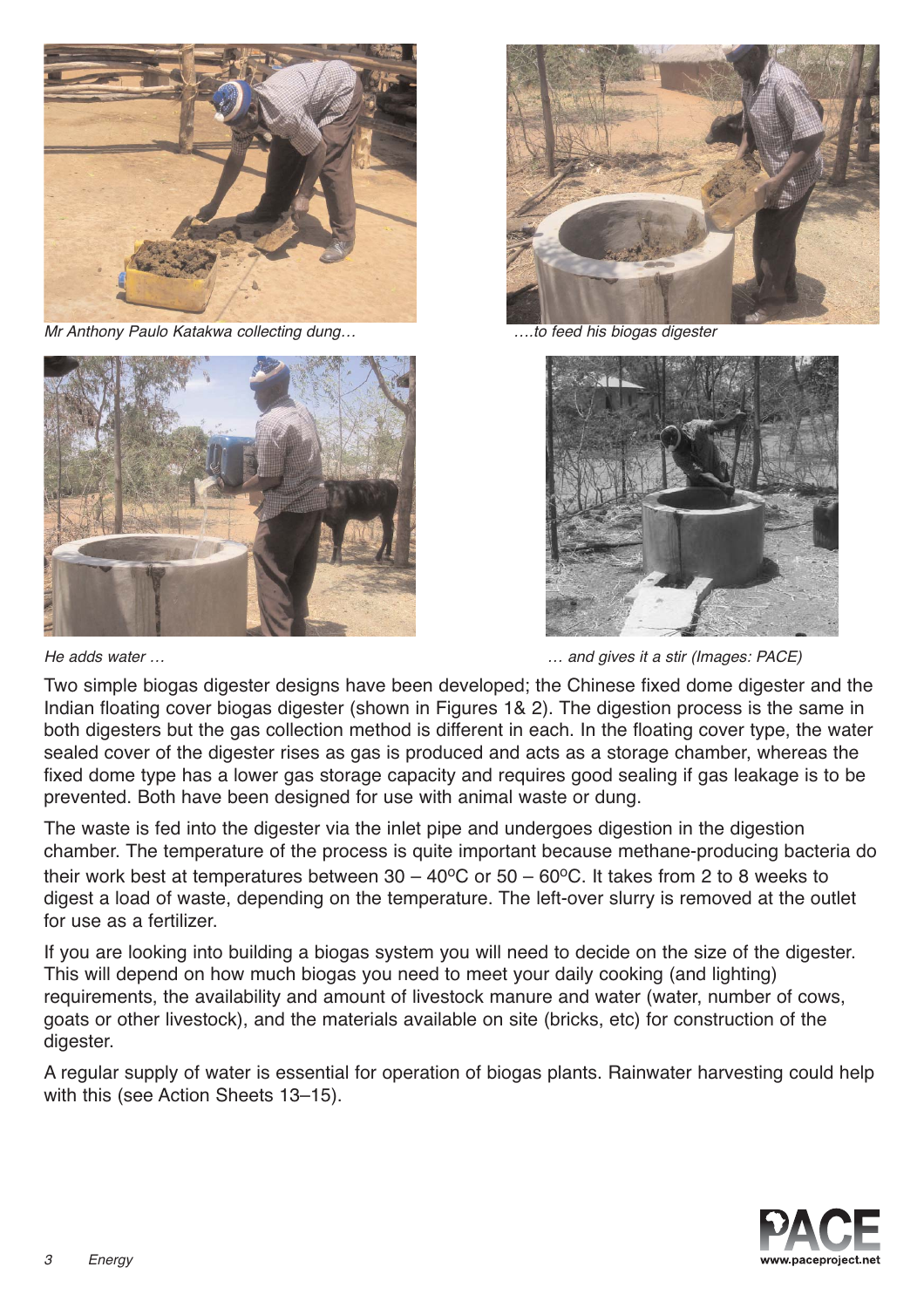

Figure 1: Fixed Dome Digester (Image: Practical Action (formerly known as ITDG))



Figure 2: Floating Cover Digester (Image: Cooperative Extension Service, Purdue University)

# **How much does a farm household biogas system cost?**

Costs will vary depending on the availability of labour and materials. Fixed dome and floating drum digesters currently cost between US\$800 and US\$1,700) in rural areas of Tanzania. However, a simple Tubular Plastic Biogas digester is now available in Tanzania, costing only US\$100. Credit schemes and business involvement could help make biogas more affordable.

The tubular plastic biogas digester promoted by SURUDE, Tanzania

- Takes 4 hours to build
- Runs on the excreta from either 1-2 cows, 5-8 pigs or 4 able-bodied people
- Needs 2 parts water for 1 part manure

A 4 $m<sup>3</sup>$  digester produces 1 $m<sup>3</sup>$  of gas per day, enough for daily cooking and heating

Source: SURUDE (Foundation for Sustainable Rural Development) NGO, Tanzania